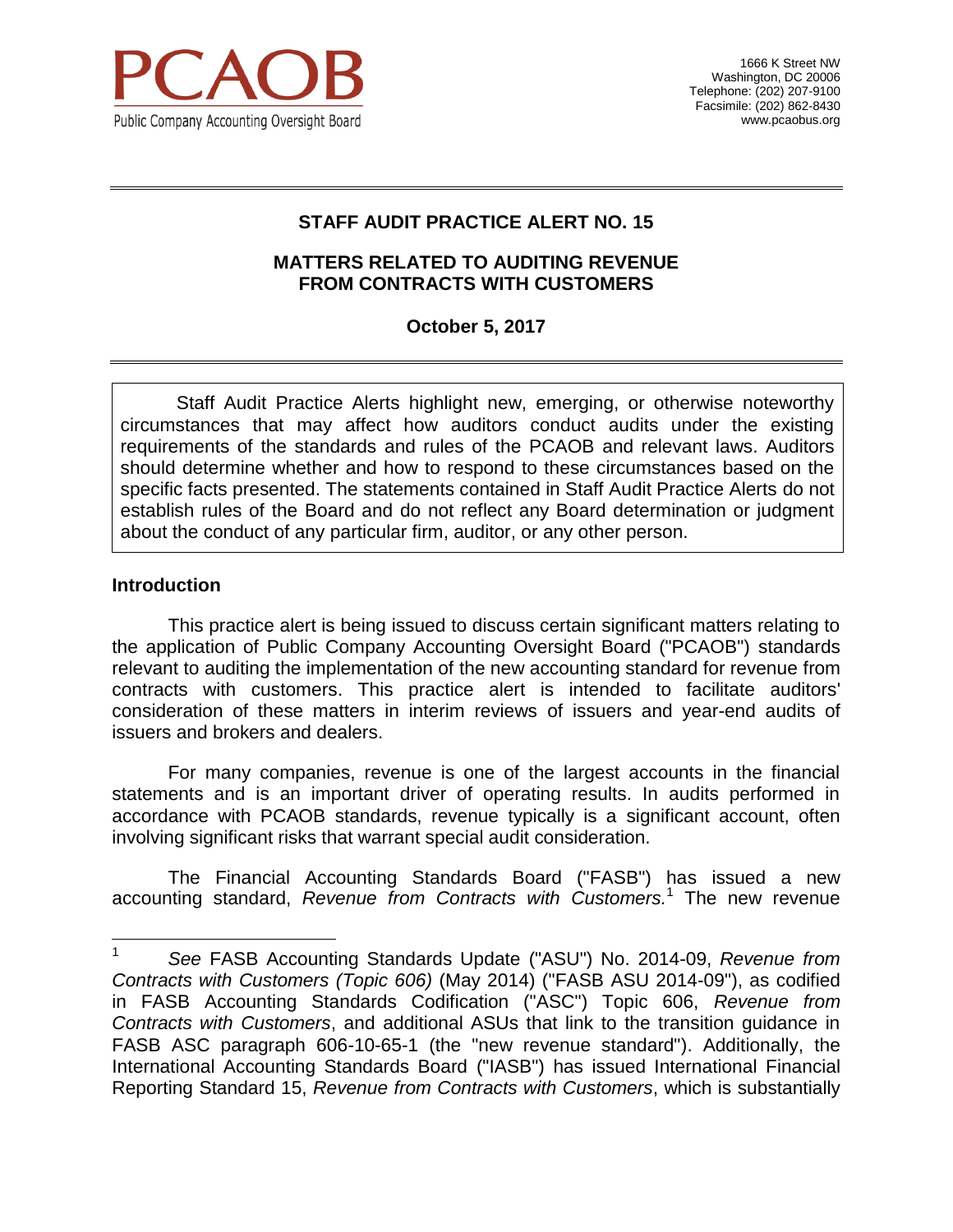

standard replaces most industry-specific revenue recognition requirements in U.S. GAAP with a new principles-based, five-step revenue recognition model. It also requires new disclosures, such as qualitative and quantitative information about revenue recognized from contracts with customers (including disaggregated revenue, contract balances, and performance obligations) and significant judgments and changes in judgments. The new revenue standard also specifies, among other things, the accounting and disclosure for some costs to obtain or fulfill a contract with a customer.<sup>2</sup>

As companies implement the new revenue standard, they may need to change existing (or develop new) systems, processes, and controls used to gather and archive contract data, make required estimates, and provide required disclosures. $3$  Inadequate or ineffective design or implementation of changes to systems, processes, and controls can pose heightened risks of material misstatement, including the risks of material misstatement due to fraud ("fraud risks").

This practice alert highlights certain requirements of PCAOB standards that are relevant to auditors' consideration of companies' implementation of the new revenue standard in upcoming interim reviews and year-end audits. 4 It discusses (a) auditing management's transition disclosures in the notes to the financial statements, (b) auditing transition adjustments, (c) considering internal control over financial reporting, (d) identifying and assessing fraud risks, (e) evaluating whether revenue is recognized in conformity with the applicable financial reporting framework, and (f) evaluating whether the financial statements include the required disclosures regarding revenue.<sup>5</sup>

<sup>2</sup> *See* FASB ASU 2014-09, Summary.

 $\overline{a}$ 

<sup>3</sup> *See, e.g.,* FASB ASU 2014-09*,* paragraph BC486.

4 The auditing matters discussed in this practice alert are relevant to the auditor's consideration of implementation of the new revenue standard issued by both the FASB and IASB.

<sup>5</sup> While this practice alert highlights certain areas, it is not intended to identify all areas that might affect audit risk arising from the implementation of the new revenue standard, nor is it a substitute for the relevant auditing standards. This practice alert does not change auditors' responsibilities; all audits of issuers and brokers and dealers must be conducted in accordance with the standards of the PCAOB. Certain matters included in this practice alert have been the subject of previous inspection findings, as

converged with U.S. generally accepted accounting principles ("U.S. GAAP"). The references to U.S. GAAP in this practice alert are not intended to identify all relevant ASUs or ASC Topics.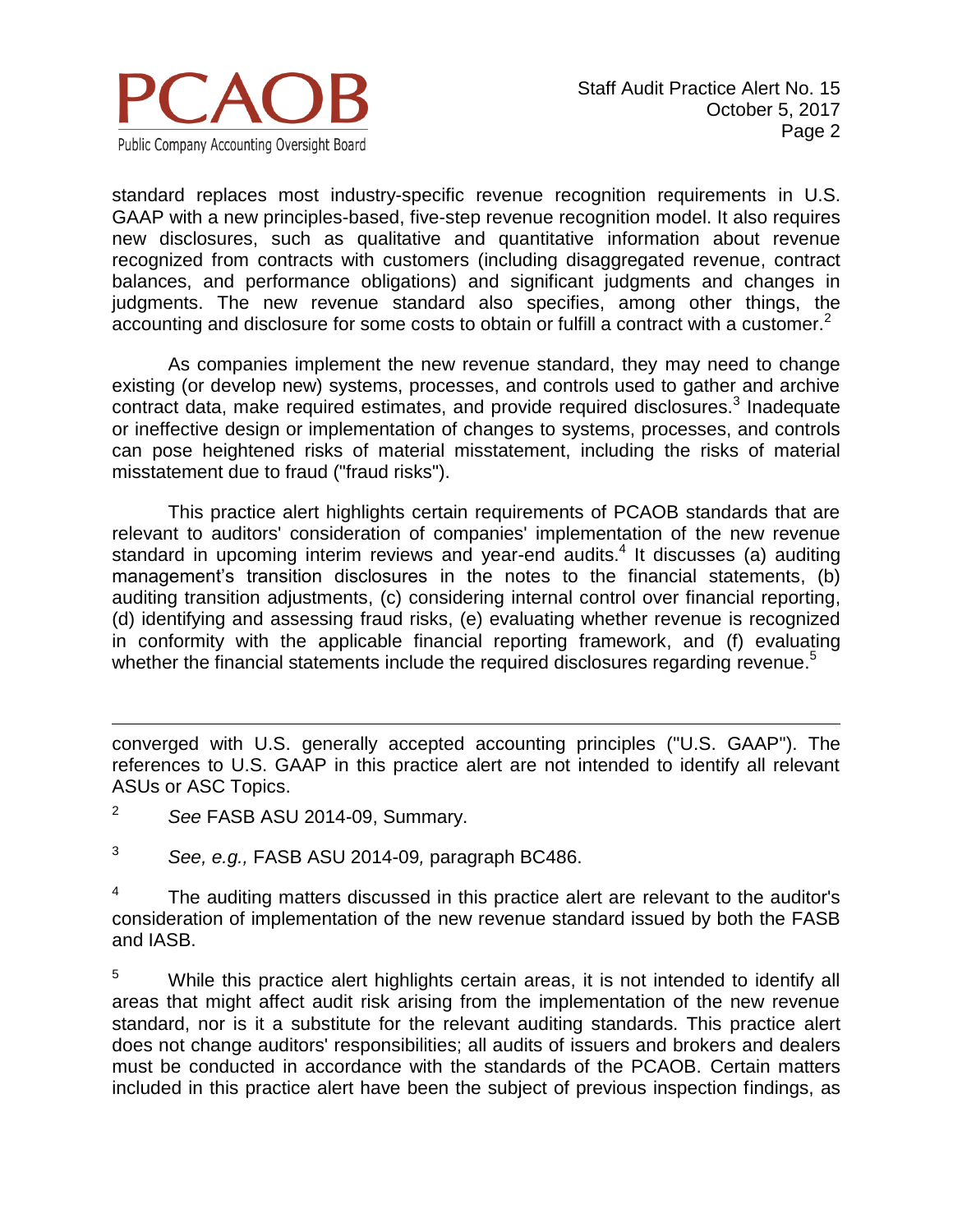

### **Auditing Management's Transition Disclosures in the Notes to the Financial Statements**

PCAOB standards require auditors to perform procedures to identify and assess the risks of material misstatement of the financial statements, including consideration of the risk of omitted, incomplete, or inaccurate disclosures.<sup>6</sup> Additionally, auditors are required to perform substantive procedures to test the relevant assertions of significant financial statement disclosures.<sup>7</sup> This includes transition disclosures<sup>8</sup> regarding the new revenue standard when presented in the notes to the financial statements (including

 $\overline{a}$ discussed in more detail in *Maintaining and Applying Professional Skepticism in Audits*, Staff Audit Practice Alert No. 10 (Dec. 4, 2012) ("Practice Alert No. 10"); *Considerations For Audits of Internal Control Over Financial Reporting*, Staff Audit Practice Alert No. 11 (Oct. 24, 2013) ("Practice Alert No. 11"); and *Matters Related to Auditing Revenue in an Audit of Financial Statements,* Staff Audit Practice Alert No. 12 (Sept. 9, 2014) ("Practice Alert No. 12").

<sup>6</sup> *See, e.g.,* paragraphs .49, .52, and .67 of AS 2110, *Identifying and Assessing Risks of Material Misstatement*.

<sup>7</sup> *See* paragraph .36 of AS 2301, *The Auditor's Responses to the Risks of Material Misstatement*.

<sup>8</sup> *See* Securities and Exchange Commission ("SEC") Staff Accounting Bulletin No. 74 (codified in Topic 11.M), *Disclosure of the Impact That Recently Issued Accounting Standards Will Have on the Financial Statements of the Registrant When Adopted in a Future Period* (Dec. 30, 1987), which provides the SEC staff's view that a registrant should evaluate ASUs that have not yet been adopted to determine the appropriate financial statement disclosures about the potential material effects of those ASUs on the financial statements when adopted. In this practice alert, such disclosures in the notes to the financial statements are referred to as "transition disclosures."

*See also* FASB ASC Topic 250, *Accounting Changes and Error Corrections,*  paragraph 10-S99-6, *SEC Staff Announcement: Disclosure of the Impact That Recently Issued Accounting Standards Will Have on the Financial Statements of a Registrant When Such Standards Are Adopted in a Future Period (in accordance with Staff Accounting Bulletin [SAB] Topic 11.M)*. This guidance also applies to transition disclosures related to FASB ASU No. 2016-02, *Leases (Topic 842)* (Feb. 2016); and FASB ASU No. 2016-13, *Financial Instruments—Credit Losses (Topic 326): Measurement of Credit Losses on Financial Instruments* (June 2016)*.*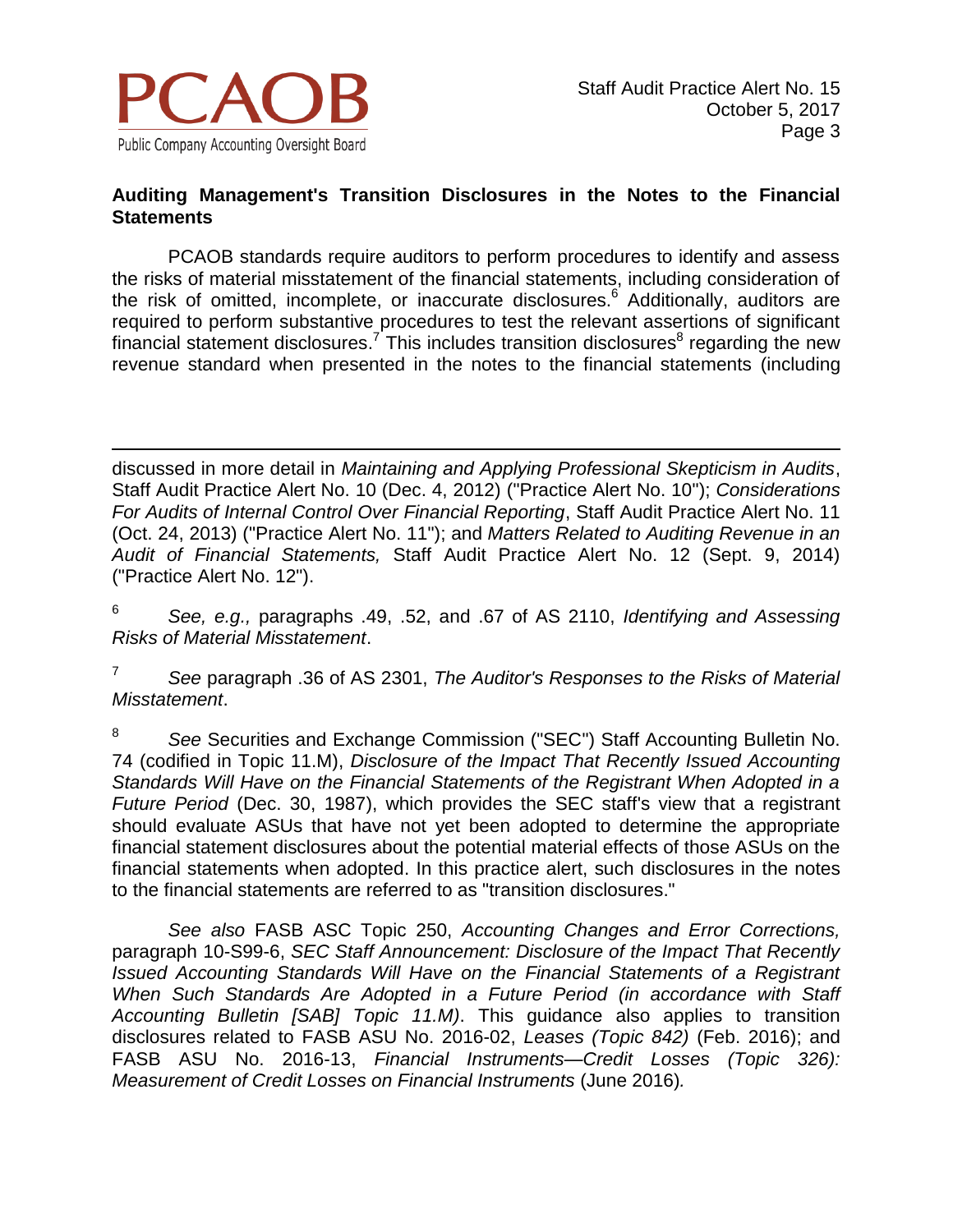

when the transition disclosure asserts that the impact of the standard is not expected to be material to the financial statements).<sup>9</sup>

Auditors are required to evaluate whether the financial statements contain the information essential for a fair presentation of the financial statements in conformity with the applicable financial reporting framework.<sup>10</sup> This includes evaluating the company's transition disclosures regarding the new revenue standard and, if such disclosures are omitted, incomplete, or inaccurate, evaluating the effect on the financial statements and auditor's report.

Additionally, in an integrated audit, the auditor should test controls that are important to the auditor's conclusion about whether the company's controls sufficiently address the assessed risk of material misstatement to the relevant assertions of significant disclosures, including transition disclosures.<sup>11</sup>

Auditors also have responsibilities under PCAOB standards for performing procedures with respect to transition disclosures presented in interim financial information.<sup>12</sup> The objective of the auditor's review of interim financial information is to provide the auditor with a basis for communicating whether he or she is aware of any material modifications that should be made to the interim financial information for it to conform with generally accepted accounting principles.<sup>13</sup> The auditor's procedures in such a review are generally limited to analytical procedures, inquiries, and other

<sup>10</sup> *See* paragraph .31 of AS 2810, *Evaluating Audit Results*.

<sup>11</sup> *See* paragraph .39 of AS 2201, *An Audit of Internal Control Over Financial Reporting That Is Integrated with An Audit of Financial Statements*.

<sup>12</sup> *See* paragraph .02 of AS 4105, *Reviews of Interim Financial Information,* which defines the term "interim financial information" to mean "financial information or statements covering a period less than a full year or for a 12-month period ending on a date other than the entity's fiscal year end."

<sup>13</sup> *See* AS 4105*.*07.

<sup>–&</sup>lt;br>9 The SEC's Chief Accountant has reminded companies that the basis of any statement in disclosures that the impact of the new revenue standard is immaterial should reflect consideration of the anticipated effect of the full scope of the standard, which covers recognition, measurement, presentation, and disclosure for revenue transactions. *See* Wesley R. Bricker, SEC Chief Accountant, *Remarks before the Annual Life Sciences Accounting & Reporting Congress: "Advancing Effective Internal Control and Credible Financial Reporting"* (Mar. 21, 2017).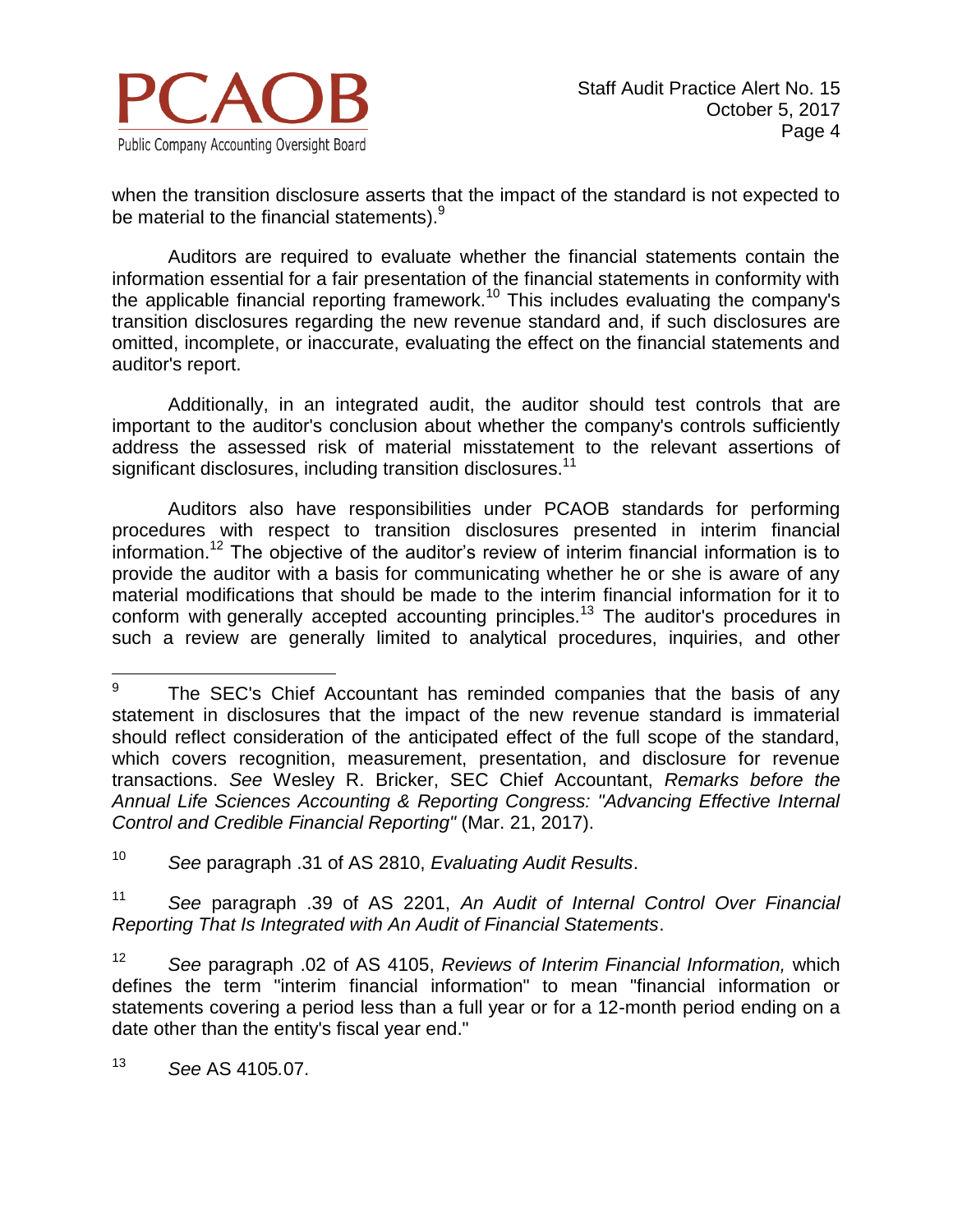

procedures that address significant accounting and disclosure matters relating to the  $inter$ interim financial information to be reported.<sup>14</sup> Examples of review procedures directed toward a company's transition disclosures include the following:

- Inquiring about the company's implementation progress and the anticipated effects of the new revenue standard on the company's financial statements. Auditors may find it necessary to make inquiries of company personnel outside of the accounting function to obtain such information.
- Obtaining evidence about whether interim transition disclosures about the new revenue standard agree or reconcile with supporting data in the company's records,<sup>15</sup> such as management's reports to the audit committee about the anticipated effects of the new revenue standard.

Information obtained by the auditor in performing procedures related to a company's transition disclosures may identify a concern regarding management's anticipated application of the new revenue standard. Auditors are reminded of their responsibility to communicate such concerns to the audit committee.<sup>16</sup>

#### **Auditing Transition Adjustments**

Obtaining an understanding of a company's selection and application of accounting principles is part of the auditor's procedures to identify and evaluate risks of material misstatement under PCAOB standards.<sup>17</sup> Additionally, the auditor is required to evaluate a change in accounting principle to determine whether the method of accounting for the effect of a change in accounting principle is in conformity with generally accepted accounting principles, and whether the disclosures related to the accounting change are adequate.<sup>18</sup>

- <sup>17</sup> *See* AS 2110.12-13.
- <sup>18</sup> *See* paragraph .07 of AS 2820, *Evaluating Consistency of Financial Statements*.

 $14$ <sup>14</sup> *See* AS 4105.15.

<sup>15</sup> *See* AS 4105.18d.

<sup>16</sup> *See* paragraph .13f of AS 1301, *Communications with Audit Committees*.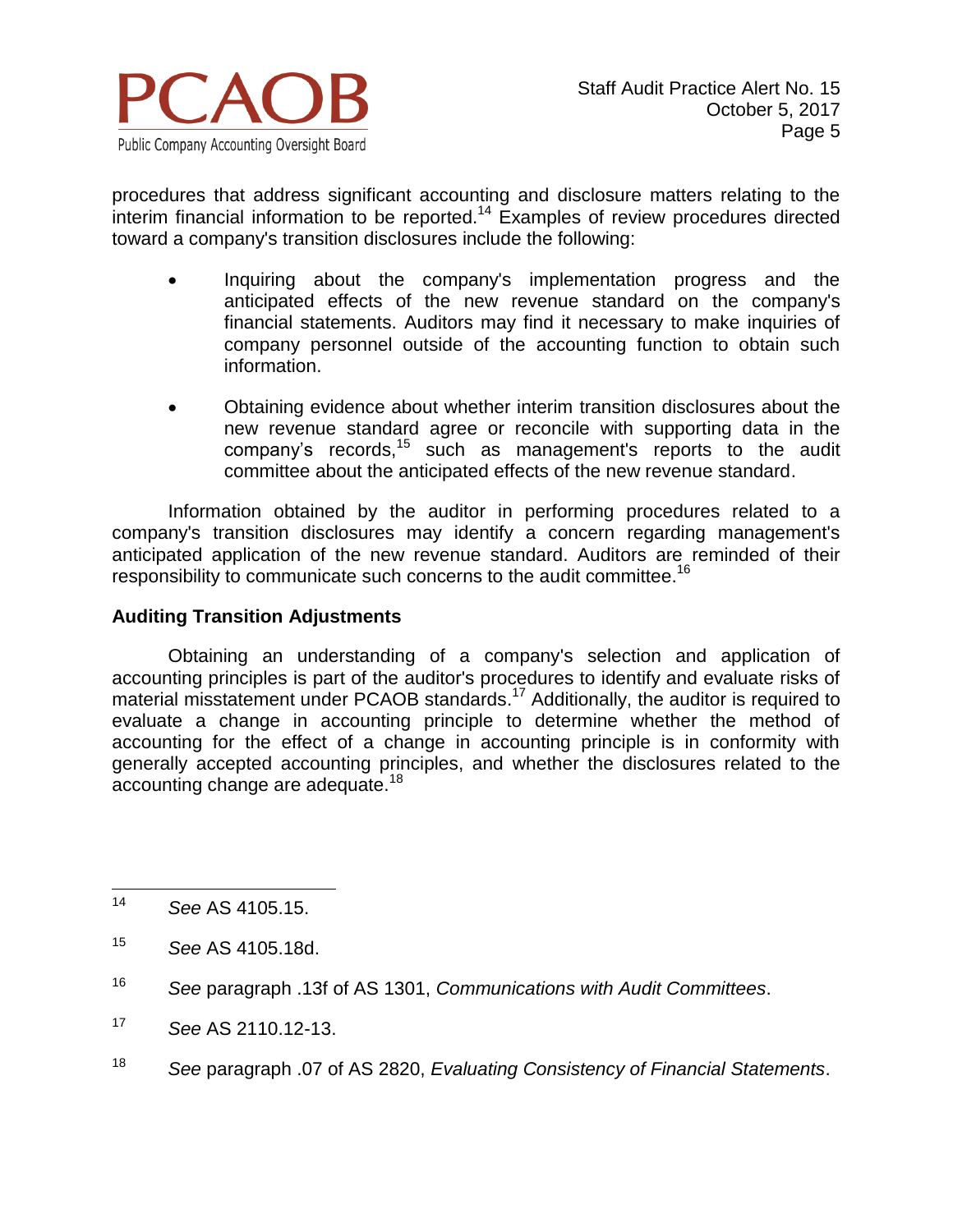

The new revenue standard provides two transition options for applying the new standard (full or modified retrospective application).<sup>19</sup> A full retrospective application requires the recasting of prior year financial statements as if the new standard had been applied in those years. In contrast, a modified retrospective application requires disclosure of the effect on each financial statement line item in the period of application, and explanations of significant changes between the reported results under the new standard and those that would have been reported under current accounting principles. Under either option, the company recognizes the cumulative effect of adopting the new standard against opening equity of the earliest period of application.<sup>20</sup>

The new revenue standard also provides optional practical expedients that may be applied during the transition.<sup>21</sup> The standard requires the practical expedients to be consistently applied and disclosed in the financial statements.<sup>2</sup>

It is important for auditors to identify and assess the risks of material misstatement associated with the company's transition adjustments<sup>23</sup> and design and implement audit responses that address those assessed risks. Specific considerations in assessing and responding to the risks of material misstatement of the transition adjustments include, among others, (a) internal control over financial reporting, (b) data that may not have been audited previously, (c) opportunities for committing and concealing fraud, and (d) prior-period misstatements identified in the current period's audit.

Internal controls over the transition adjustments will generally be relevant to the audit, including in selecting controls to test in an audit of financial statements (if the auditor plans to rely on such controls) $^{24}$  or an audit of internal control over financial reporting.<sup>25</sup> As described in Practice Alert No. 11, auditors are cautioned that a control

19 See FASB ASC subparagraph 606-10-65-1(d).

<sup>20</sup> *See* FASB ASC paragraph 606-10-65-1 for transition information and requirements.

<sup>21</sup> *See* FASB ASC subparagraph 606-10-65-1(f).

<sup>22</sup> *See* FASB ASC subparagraph 606-10-65-1(g).

 $23$  In this practice alert, journal entries or other adjustments recorded by the company to adopt the new revenue standard are referred to as "transition adjustments."

<sup>24</sup> *See* AS 2301.16-.18.

<sup>25</sup> *See* AS 2201*.*39.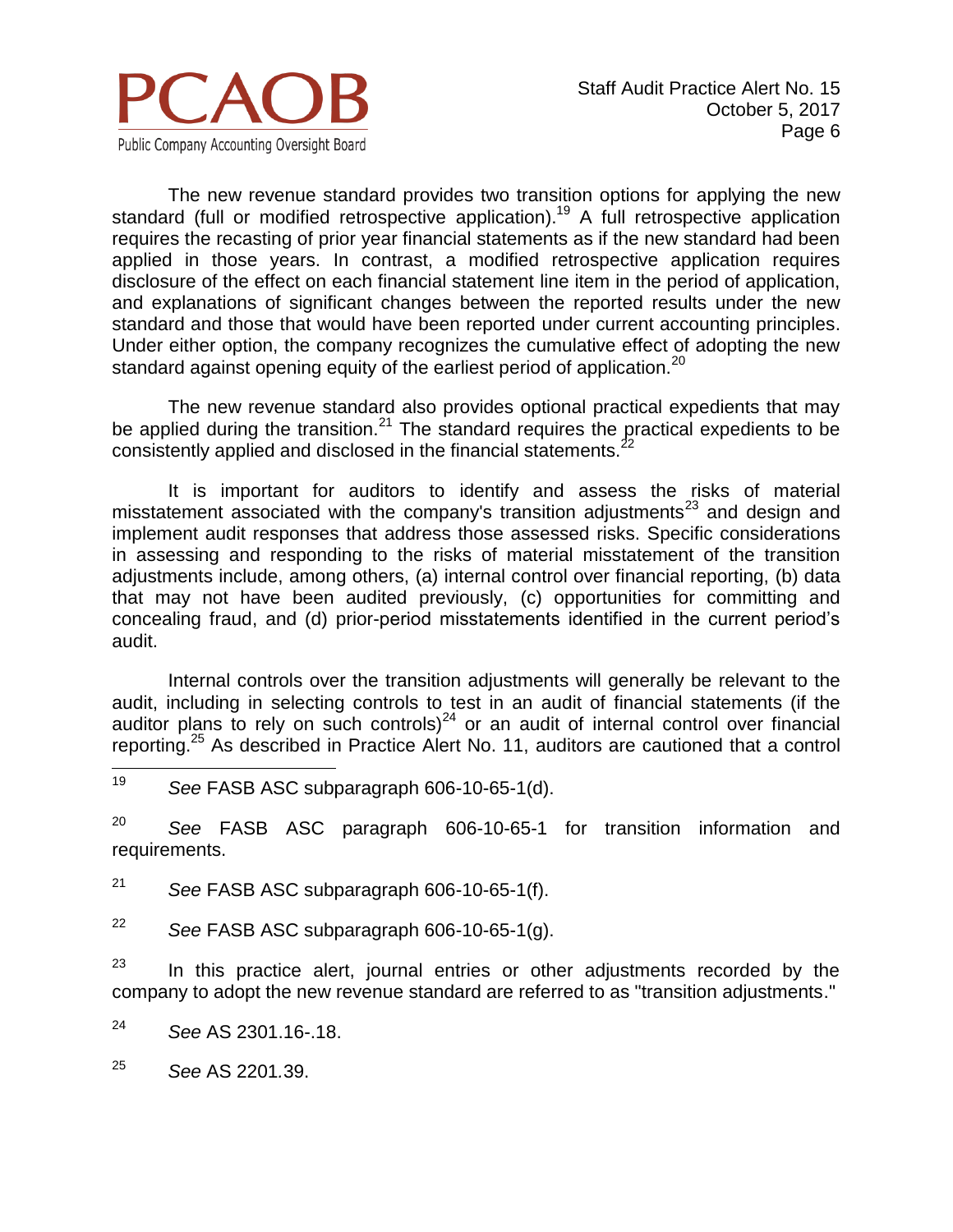

must be tested directly to obtain evidence about its effectiveness; an auditor cannot merely infer that a control is effective because no misstatements were detected by substantive procedures.<sup>26</sup> This applies to evaluating evidence about the effectiveness of internal controls over the transition adjustments.

Auditing transition adjustments involves obtaining company-produced information (e.g., standalone selling prices of the distinct goods or services underlying each performance obligation). As is the case generally with company-produced information, the auditor should perform procedures to evaluate whether the information produced by the company is sufficient and appropriate for purposes of the audit. $27$ 

In situations where management has asserted in the financial statements that the company's transition adjustments are immaterial, it is important for auditors to perform procedures to test the accuracy of management's assertions.<sup>28</sup>

The transition adjustments could pose new or heightened fraud risks. For example, a company could improperly identify performance obligations or improperly allocate transaction prices to performance obligations to defer revenue in order to recognize that revenue in subsequent periods. Auditors should evaluate whether the information gathered in obtaining an understanding of the company's transition adjustments indicates that one or more fraud risk factors are present and should be taken into account in identifying and assessing fraud risks.<sup>29</sup>

When auditing the company's transition adjustments, the auditor may identify a misstatement of revenue reported in prior-period financial statements. The auditor should perform procedures described in AS 2905, *Subsequent Discovery of Facts Existing at the Date of the Auditor's Report,* to determine whether or not the financial statements and auditor's report should be revised as a consequence of the misstatement*.*

#### **Considering Internal Control Over Financial Reporting**

PCAOB standards require the auditor to obtain a sufficient understanding of each component of internal control over financial reporting to (a) identify the types of potential

- <sup>28</sup> *See* AS 2301.36 and AS 2810.30-.31.
- <sup>29</sup> *See* AS 2110.65.

 $26$ <sup>26</sup> *See* AS 2201.B9.

<sup>27</sup> *See* paragraph .10 of AS 1105, *Audit Evidence*.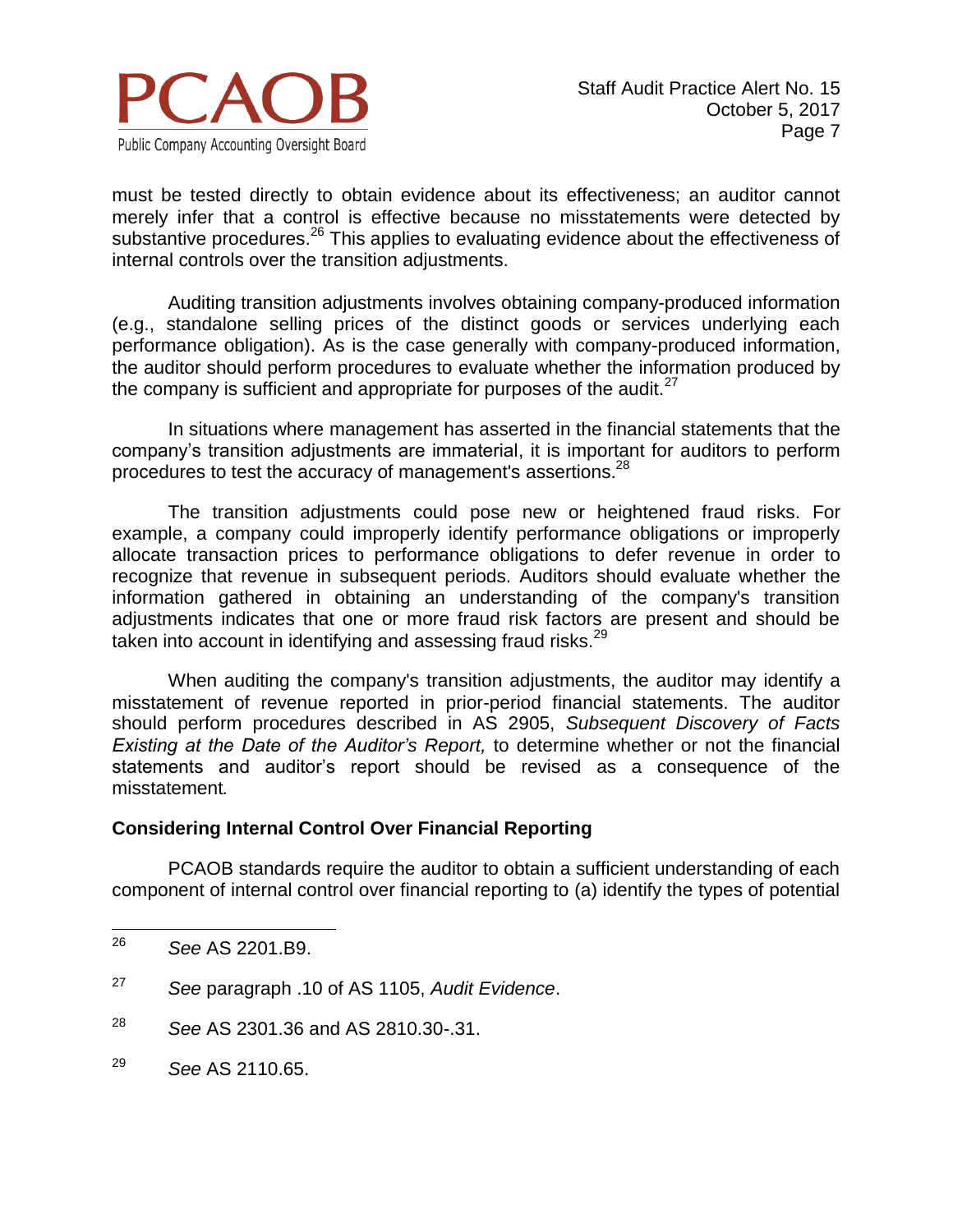

misstatements, (b) assess the factors that affect the risks of material misstatement, and (c) design further audit procedures.<sup>30</sup> Changes to company processes for the implementation of the new revenue standard can affect one or more components of internal control. For example, the auditor is required to obtain an understanding of the company's control environment, including the policies and actions of management, the board of directors, and the audit committee concerning the company's control environment.<sup>31</sup> Under the Committee of Sponsoring Organizations of the Treadway Commission ("COSO") internal control framework, one principle relating to the control environment is the company's commitment to attract, develop, and retain competent individuals. $32$  A point of focus relating to this principle is management evaluating competence across the organization and in outsourced service providers and acting as necessary to address any shortcomings identified.<sup>33</sup>

In addition, new or modified processes and systems to gather contract data, develop new estimates, and support new financial statement disclosures $34$  can affect the auditor's risk assessment. Performing walkthroughs can help the auditor understand the flow of transactions, evaluate the design of controls relevant to the audit, and determine whether those controls have been implemented. $35$  In an audit of internal control, walkthroughs can also be an effective way to further understand the likely sources of potential misstatements and select controls to test.<sup>36</sup>

The following discussion highlights certain internal control-related considerations that may be relevant to auditing the implementation of the new revenue standard in audits of internal control over financial reporting and audits of financial statements.

- <sup>32</sup> *See* COSO Internal Control Integrated Framework (2013), Chapter 5, *Control Environment*.
- <sup>33</sup> *Id*.
- <sup>34</sup> *See, e.g.,* FASB ASU 2014-09, paragraph BC486.
- <sup>35</sup> *See, e.g.,* AS 2110.37.
- <sup>36</sup> *See* AS 2201.37.

<sup>30</sup> <sup>30</sup> *See* AS 2110.18.

<sup>31</sup> *See* AS 2110.23.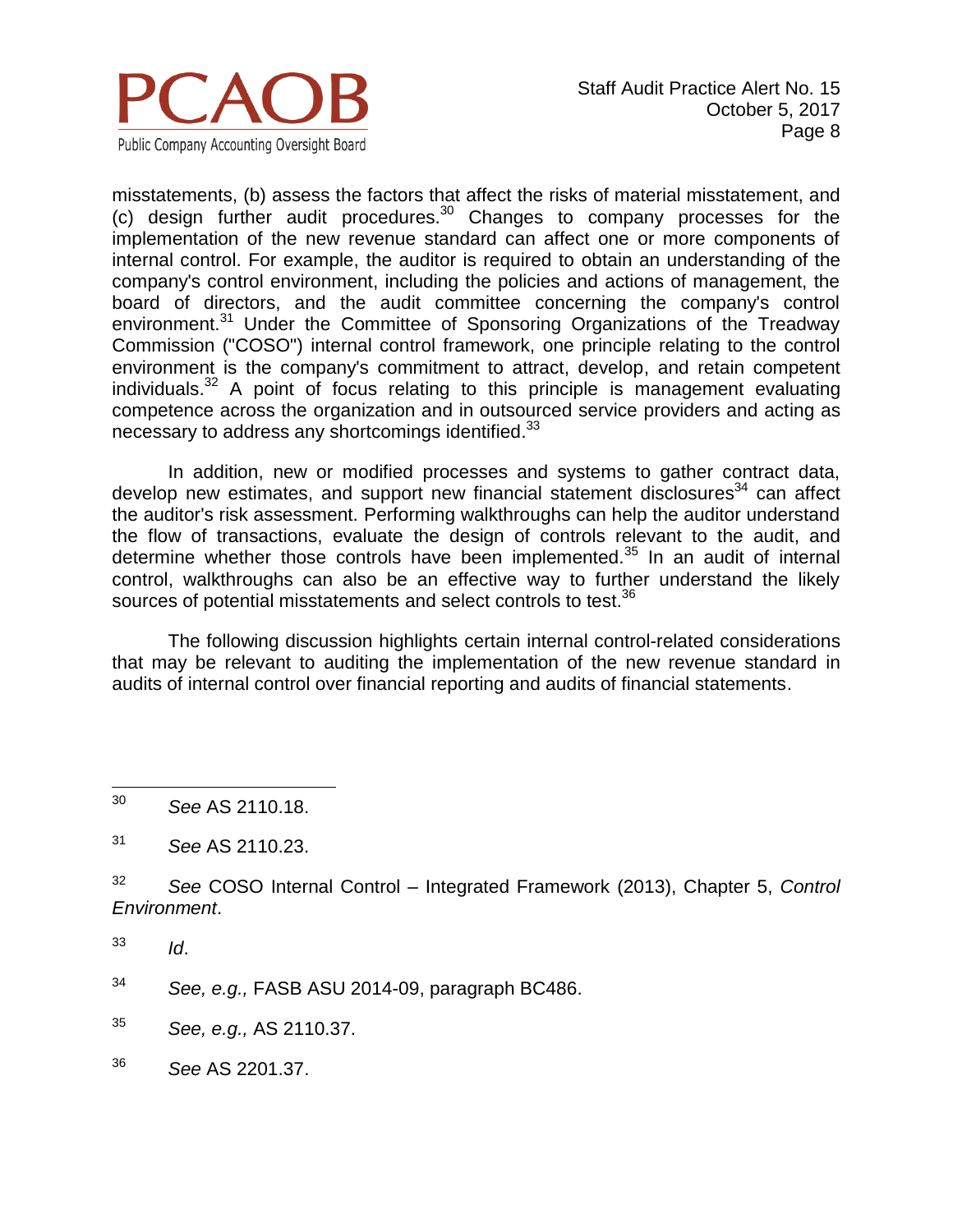

### *Information System and Manual Controls*

The auditor should obtain an understanding of the information system relevant to financial reporting, including, among other things, (a) the related business processes; (b) the related accounting records and supporting information used to initiate, authorize, process, and record transactions; and (c) how the information system captures events and conditions, other than transactions, that are significant to the financial statements.<sup>37</sup>

As discussed in Practice Alert No. 11, how a company uses or modifies its information systems (e.g., upon implementation of the new revenue standard) can affect internal controls and, in turn, the auditor's evaluation of those controls. The auditor should obtain an understanding of, among other things:

- The extent of manual controls and automated controls related to revenue used by the company, including the information technology general controls ("ITGCs") that are important to the effective operation of the automated controls;<sup>38</sup> and
- The specific risks to a company's internal control resulting from information technology. 39

During the transition to the new revenue standard, some companies might utilize spreadsheets and other short-term manual processes until automated processes and controls are implemented.<sup>40</sup> These short-term manual processes may present different or greater risks of material misstatement than automated processes subject to effective ITGCs.

#### *Management Review Controls*

Some companies may design and implement management review controls over revenue as part of their implementation of the new revenue standard. When testing

<sup>40</sup> *See, e.g.,* discussion of "Report back from breakout sessions: Emerging issues that may affect audits, auditors, or the PCAOB," Standing Advisory Group meeting webcast archive (May 24-25, 2017), available on the Board's website.

<sup>37</sup> <sup>37</sup> *See* AS 2110.28 for the auditor's responsibility to obtain an understanding of the information system.

<sup>38</sup> *See* AS 2110.B1.

<sup>39</sup> *See* AS 2110.B4.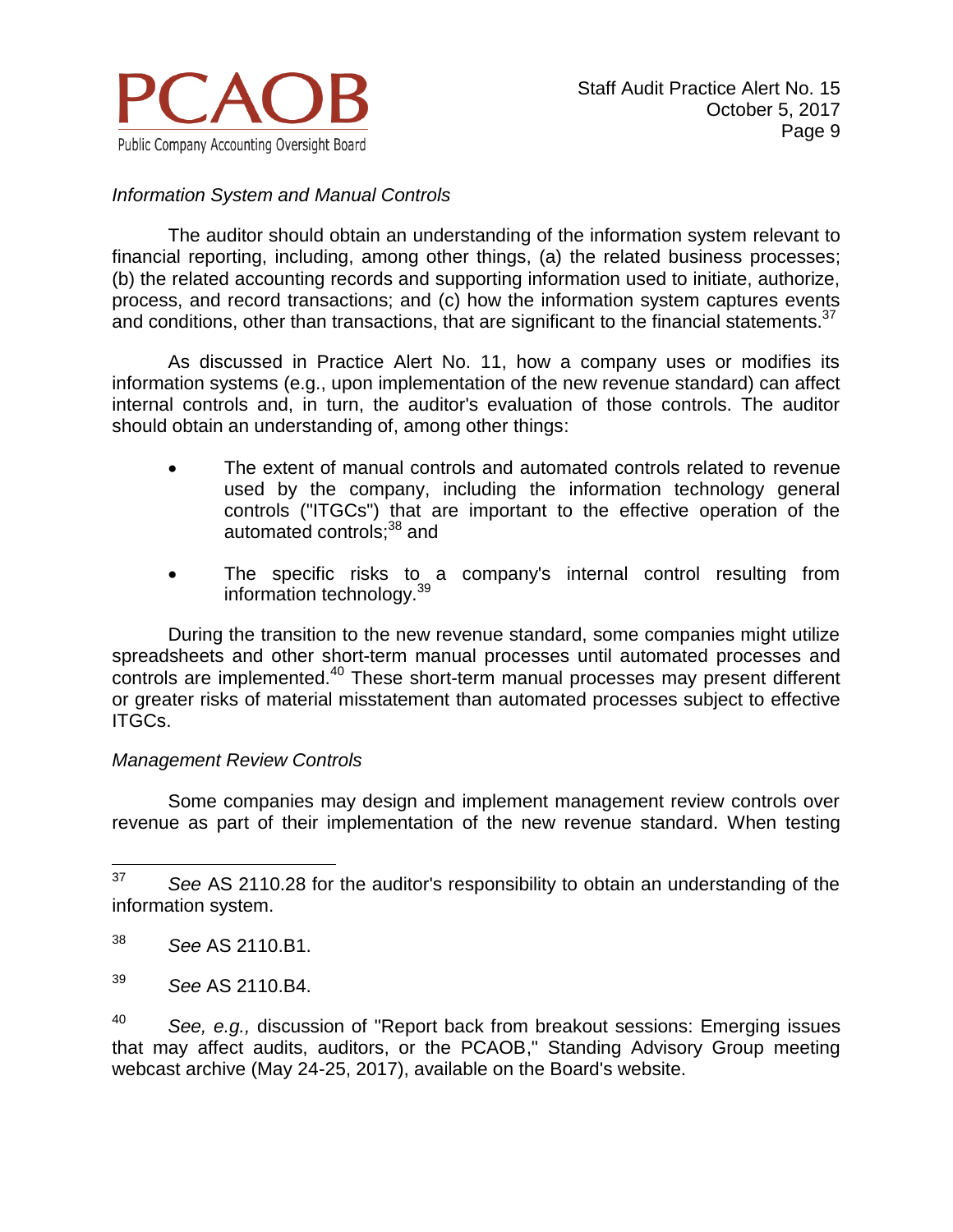

management review controls, PCAOB standards require the auditor to perform procedures to obtain evidence about how those controls are designed and operate to prevent or detect misstatements.<sup>41</sup> Practice Alert No. 11 described considerations for evaluating the precision of management review controls and identifies factors, such as the level of aggregation and the criteria for investigation, that can affect the level of precision of an entity-level control.

When selecting and testing management review controls over revenue, it is important for auditors to consider the impact of the new revenue standard on management review controls that rely on expectations based on historical operations or trends. Further, controls over the accuracy and completeness of the information used to perform the management review control can affect the control's operating effectiveness.

#### *Reviews of Interim Financial Information*

The auditor's understanding of internal control is also important when performing a review of interim financial information. The auditor should have sufficient knowledge of the company's business and its internal control as they relate to the preparation of both annual and interim financial information to:

- Identify the types of potential material misstatements in the interim financial information and consider the likelihood of their occurrence; and
- Select the inquiries and analytical procedures that will provide the auditor with a basis for communicating whether he or she is aware of any material modifications that should be made to the interim financial information for it to conform with generally accepted accounting principles.<sup>42</sup>

The auditor should perform procedures to update his or her knowledge of the company's business and its internal control during the interim review to (a) aid in the determination of the inquiries to be made and the analytical procedures to be performed and (b) identify particular events, transactions, or assertions to which the inquiries may

<sup>42</sup> *See* AS 4105.10.

<sup>41</sup> <sup>41</sup> *See generally* AS 2201.42-.45. PCAOB oversight activities have frequently identified deficiencies in auditing internal control related to firms' failures to sufficiently test the design and operating effectiveness of management review controls. *See, e.g.,* PCAOB Staff Inspection Brief, *Preview of Observations from 2015 Inspections of Auditors of Issuers* (Apr. 2016); and *Observations from 2010 Inspections of Domestic Annually Inspected Firms Regarding Deficiencies in Audits of Internal Control Over Financial Reporting,* PCAOB Release No. 2012-006 (Dec. 10, 2012).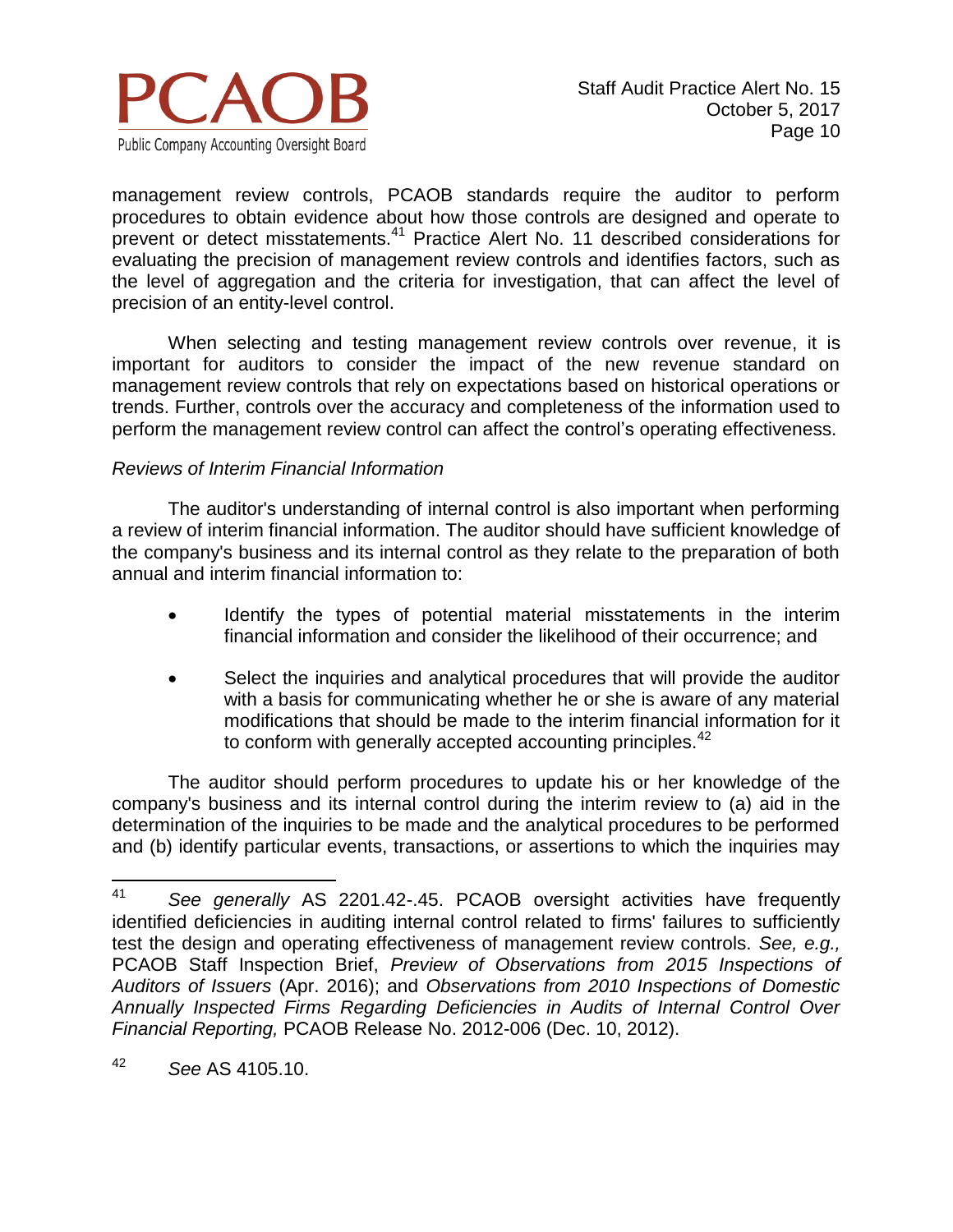

be directed or analytical procedures applied. Such procedures should include, among other things, inquiries of management about changes to the company's business activities, and the nature and extent of changes to internal control.<sup>43</sup>

#### **Identifying and Assessing Fraud Risks**

The auditor should presume that there is a fraud risk involving improper revenue recognition and evaluate which types of revenue, revenue transactions, or assertions may give rise to such risks.<sup>44</sup> Auditors should perform substantive procedures, including tests of details that are specifically responsive to the assessed fraud risks.  $45$  As discussed in Practice Alert No. 12, performing such procedures involves (a) considering the ways management could intentionally misstate revenue and related accounts and how they might conceal such misstatements, and (b) designing audit procedures directed toward detecting intentional misstatements. Identifying specific fraud risks arising from implementation of the new revenue standard involves having a sufficient understanding of the standard as well as the company's processes, systems, and controls over its implementation of the standard.

Fraud risks may exist at various levels and in different areas of a company. PCAOB standards require auditors to make certain fraud-related inquiries of management, the audit committee (or the equivalent), and others within the company.<sup>46</sup>

Key engagement team members, including the engagement partner, should brainstorm about how and where they believe the company's revenue and related accounts might be susceptible to fraud. $47$  They should also discuss how management could perpetrate and conceal fraud, including by omitting or presenting incomplete or inaccurate disclosures.<sup>48</sup>

Brainstorming also includes discussing factors that might (a) create incentives or pressures for management and others to commit fraud, (b) provide the opportunity for

- <sup>47</sup> *See generally* AS 2110.49-.52 and .68.
- <sup>48</sup> *See* AS 2110.52.

<sup>43</sup> <sup>43</sup> *See* AS 4105.11.

<sup>44</sup> *See* AS 2110.68.

<sup>45</sup> *See* AS 2301.13.

<sup>46</sup> *See* AS 2110.56-.57.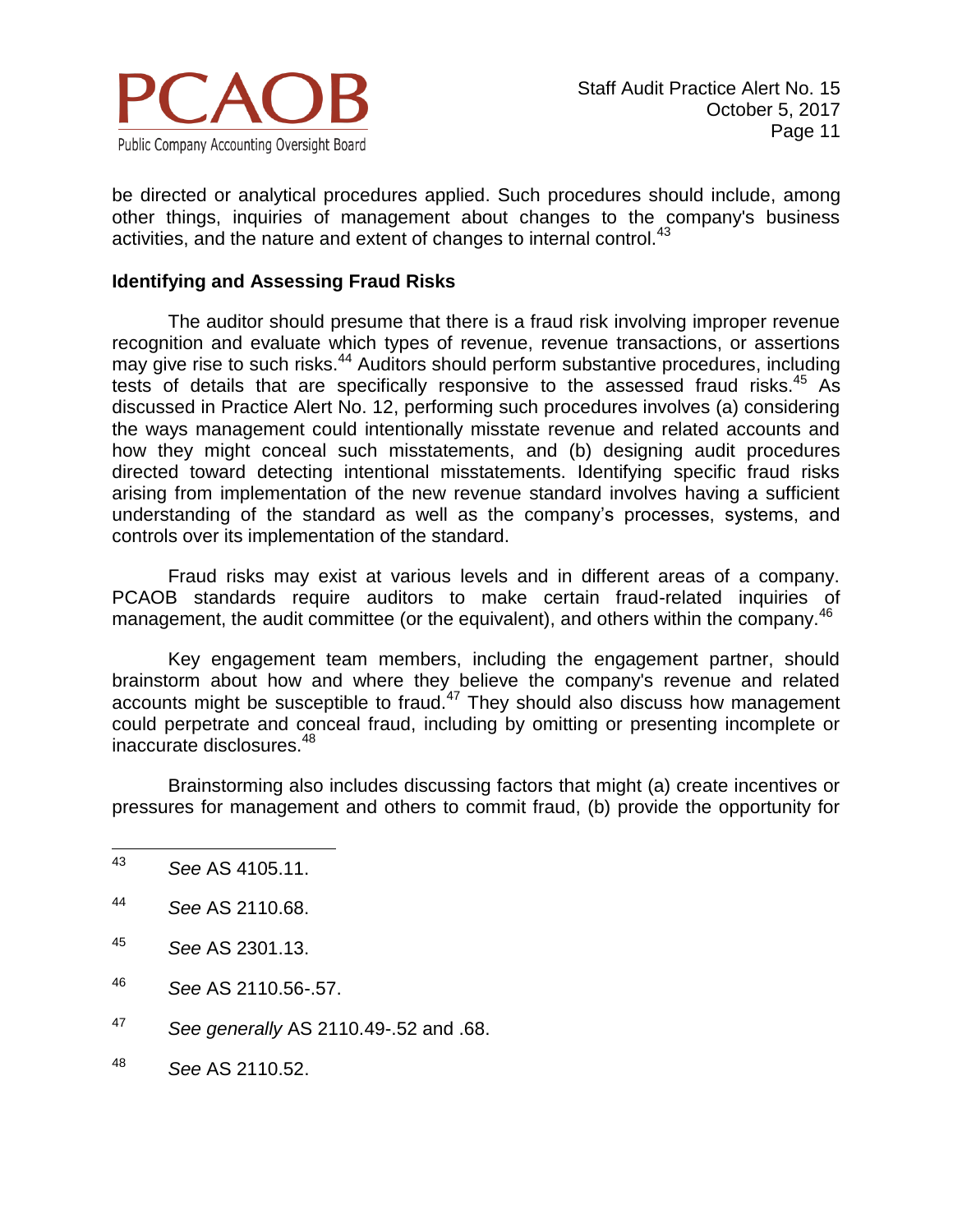

management to perpetrate fraud, and (c) indicate a culture or environment that enables management to rationalize committing fraud.<sup>49</sup>

One potential incentive for fraud arises when new accounting requirements affect a company's reported financial performance. When combined with excessive pressure to meet expectations of third parties or targets set by the board of directors or management, this could create the motivation to misstate revenue to achieve these expectations.<sup>50</sup> For example, management could establish incorrect accounting policies and practices that achieve revenue targets when the correct application of the new revenue standard would result in revenue below expectations.

Opportunities for fraud in implementing the new revenue standard may arise in the development of significant new accounting estimates or due to control deficiencies that might result from changes made to systems, processes, and controls to implement the new standard. For example, companies may be required to develop estimates for variable consideration and standalone selling prices, which might involve subjective judgments or uncertainties that are difficult to corroborate.<sup>51</sup>

Certain risk factors may reflect attitudes or rationalizations by board members, management, or employees that lead them to engage in or justify fraudulent financial reporting, and may not be susceptible to observation by the auditor. Nevertheless, an auditor who becomes aware of the existence of such information should consider it in identifying the risks of material misstatement arising from fraudulent financial reporting. Examples of risk factors that might arise in connection with implementation of the new revenue standard are (a) non-financial management's excessive participation in, or preoccupation with, the selection of accounting principles or the determination of significant estimates, and (b) attempts by management to justify marginal or inappropriate accounting on the basis of materiality.<sup>52</sup>

The auditor's identification of fraud risks should also include the risk of management override of controls.<sup>53</sup> Controls over management override are important

<sup>53</sup> *See* AS 2110.69.

<sup>49</sup> *Id.* 

<sup>50</sup> *See* paragraph .85A.2 of AS 2401, *Consideration of Fraud in a Financial Statement Audit.*

 $151$  *Id.* 

 $^{52}$  *Id.*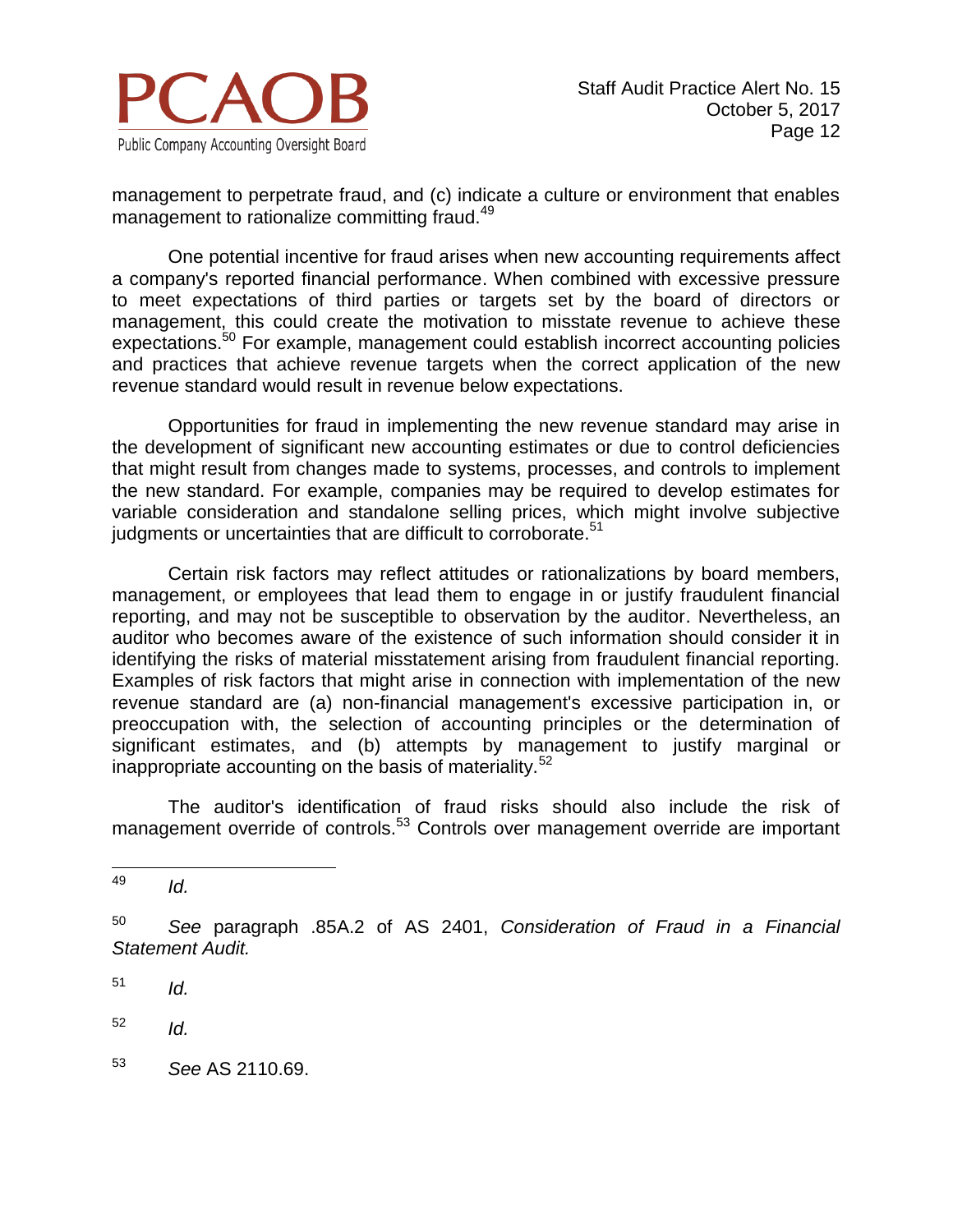

to effective internal control over financial reporting for all companies, and may be particularly important at smaller companies because of the increased involvement of senior management in performing controls and in the period-end financial reporting process.<sup>54</sup>

Furthermore, the auditor should emphasize to all engagement team members the need to maintain a questioning mind throughout the audit and to exercise professional skepticism in gathering and evaluating evidence.<sup>55</sup> Practice Alert No. 10 identifies a number of threats to professional skepticism inherent in the audit environment. Auditors should be mindful that circumstances related to the implementation of the new revenue standard may increase such threats in some audits.

Circumstances where a company is late in implementing the new revenue standard might create incentives and pressures on the auditor that could inhibit the exercise of professional skepticism and allow unconscious bias to prevail. Incentives and pressures may arise, for example, to avoid significant conflicts with management or provide an unqualified audit opinion prior to obtaining sufficient appropriate audit evidence. In addition, the implementation of the new revenue standard could heighten scheduling and workload demands, putting pressure on partners and other engagement team members to complete their assignments too quickly. This might lead auditors to seek audit evidence that is easy to obtain but may not be sufficient and appropriate, to obtain less evidence than is necessary, or to give undue weight to confirming evidence without adequately considering contrary evidence.<sup>56</sup>

As discussed in Practice Alert No. 12, auditors who merely identify revenue as having a general risk of improper revenue recognition without attempting to assess ways in which revenue could be intentionally misstated may find it difficult to develop meaningful responses to the identified fraud risks.

#### **Evaluating Whether Revenue Is Recognized in Conformity with the Applicable Financial Reporting Framework**

Practice Alert No. 12 described PCAOB Inspections staff's observations of frequent significant audit deficiencies in testing the recognition of revenue. Among these were deficiencies in understanding contractual arrangements, auditing estimates, and performing substantive analytical procedures. The following are reminders of how a

<sup>56</sup> *See* Practice Alert No. 10.

<sup>54</sup> <sup>54</sup> *Id*.

<sup>55</sup> *See* AS 2110.53.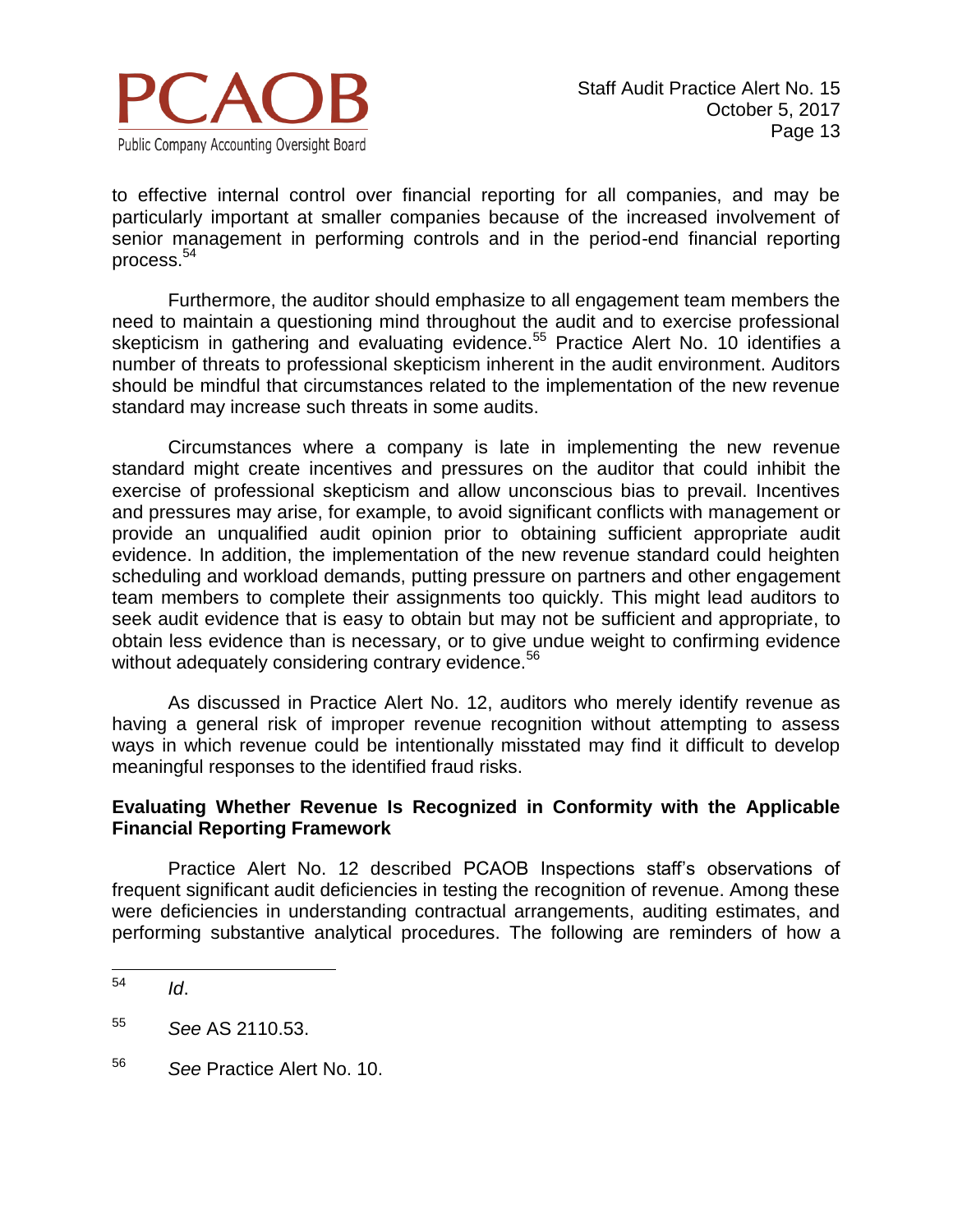

company's implementation of the new revenue standard might affect the application of relevant PCAOB standards in these areas.

#### *Understanding Contractual Arrangements*

The auditor's understanding of the company, its environment, and its internal control over financial reporting necessarily includes knowledge of the company's key products and services, key provisions of contractual arrangements, and the extent to which contractual terms are standardized across the company.<sup>57</sup> In obtaining that understanding, the auditor should be alert that, under the new revenue standard, contracts can be written, oral, or implied by an entity's customary business practices.<sup>58</sup>

This understanding helps the auditor identify matters important to determining whether revenue and the related costs to obtain or fulfill a contract are recognized in conformity with the new revenue standard, such as:

- How performance obligations are identified, including whether the company is acting as a principal or an agent;
- How the transaction price is determined, including estimation of variable consideration;
- How the transaction price is allocated, including determination of standalone selling price;
- When a performance obligation is satisfied and, thus, the period in which revenue should be recognized; and
- What assets should be recognized from the costs to obtain or fulfill a contract with a customer. 59

<sup>57</sup> See Practice Alert No. 12.

<sup>58</sup> *See* FASB ASC paragraph 606-10-25-2.

<sup>59</sup> *See* FASB ASC Topic 606 and Topic 340, *Other Assets and Deferred Costs*, for specific provisions of accounting for revenue and the related costs from contracts with customers.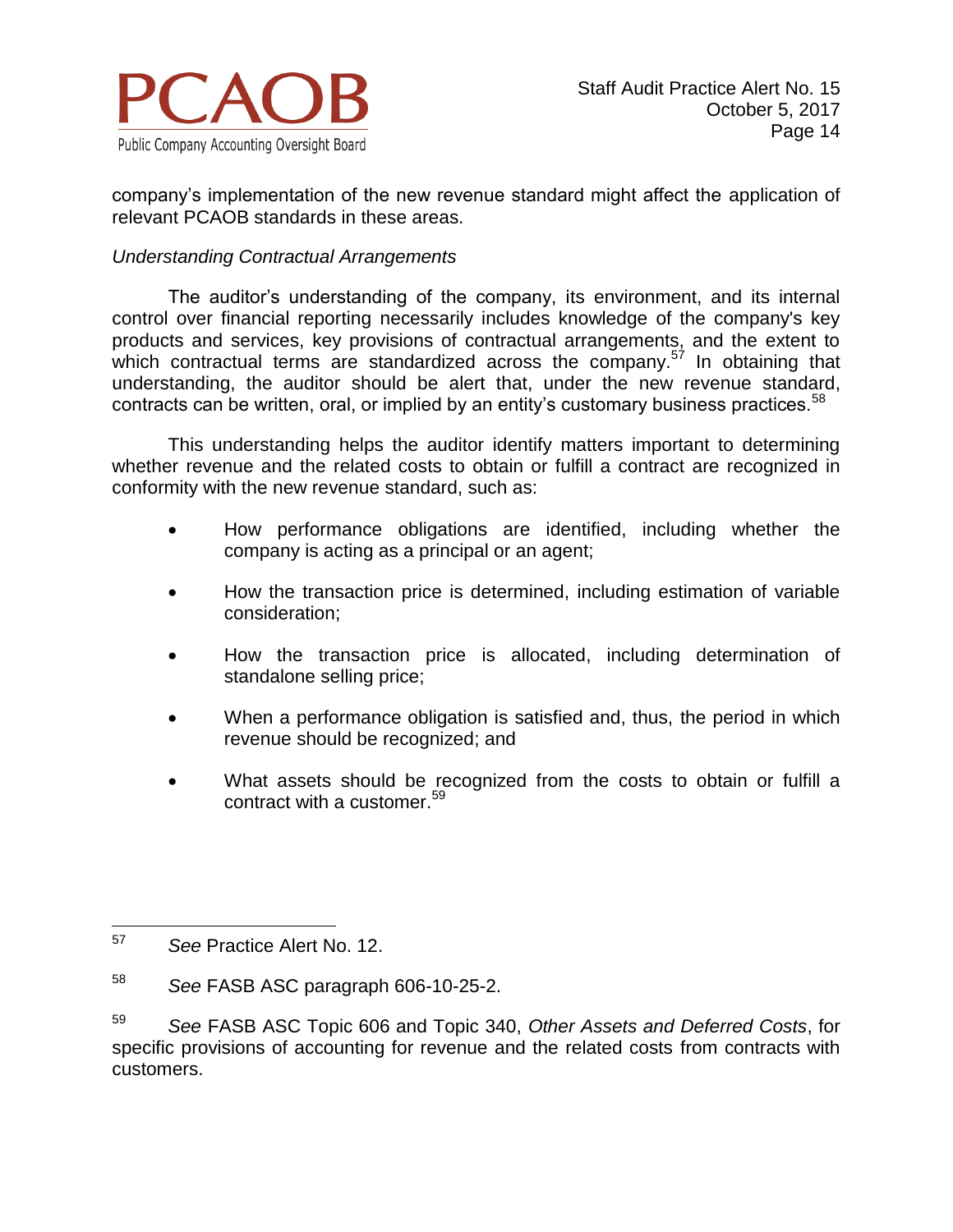

## *Auditing Accounting Estimates Related to Revenue*

Auditors are reminded of their responsibility, when auditing accounting estimates used to record revenue, to evaluate the appropriateness of the company's methods, the completeness and accuracy of company data, and the reasonableness of assumptions used in developing the estimates. $60$  The auditor is also required to evaluate accounting estimates for possible bias.<sup>61</sup>

For many companies, the application of the new revenue standard will involve new areas of management judgment and new estimates of revenue-related amounts. Examples of such judgments and estimates include:

- Variable consideration using either the expected value method or the most likely amount method, including the constraint on recognition of variable consideration; 62
- Fair value of noncash consideration;<sup>63</sup>
- Standalone selling price that is not directly observable;<sup>64</sup> and
- Selecting an appropriate method for measuring progress toward complete satisfaction of a performance obligation.<sup>65</sup>

The auditor should obtain an understanding of how management develops revenue-related estimates and use that understanding to inform the auditor's approach to testing those estimates (i.e., testing the process used by management, developing an

<sup>65</sup> *See* FASB ASC paragraphs 606-10-55-17 to 21.

<sup>60</sup> If the accounting estimate is a fair value measurement, the auditor should apply the requirements of AS 2502, *Auditing Fair Value Measurements and Disclosures*. For other estimates, the auditor should apply the requirements of AS 2501, *Auditing Accounting Estimates*.

<sup>61</sup> *See* AS 2810.27.

<sup>62</sup> *See* FASB ASC paragraphs 606-10-32-8 and 11.

<sup>63</sup> *See* FASB ASC paragraph 606-10-32-21.

<sup>64</sup> *See* FASB ASC paragraph 606-10-32-33.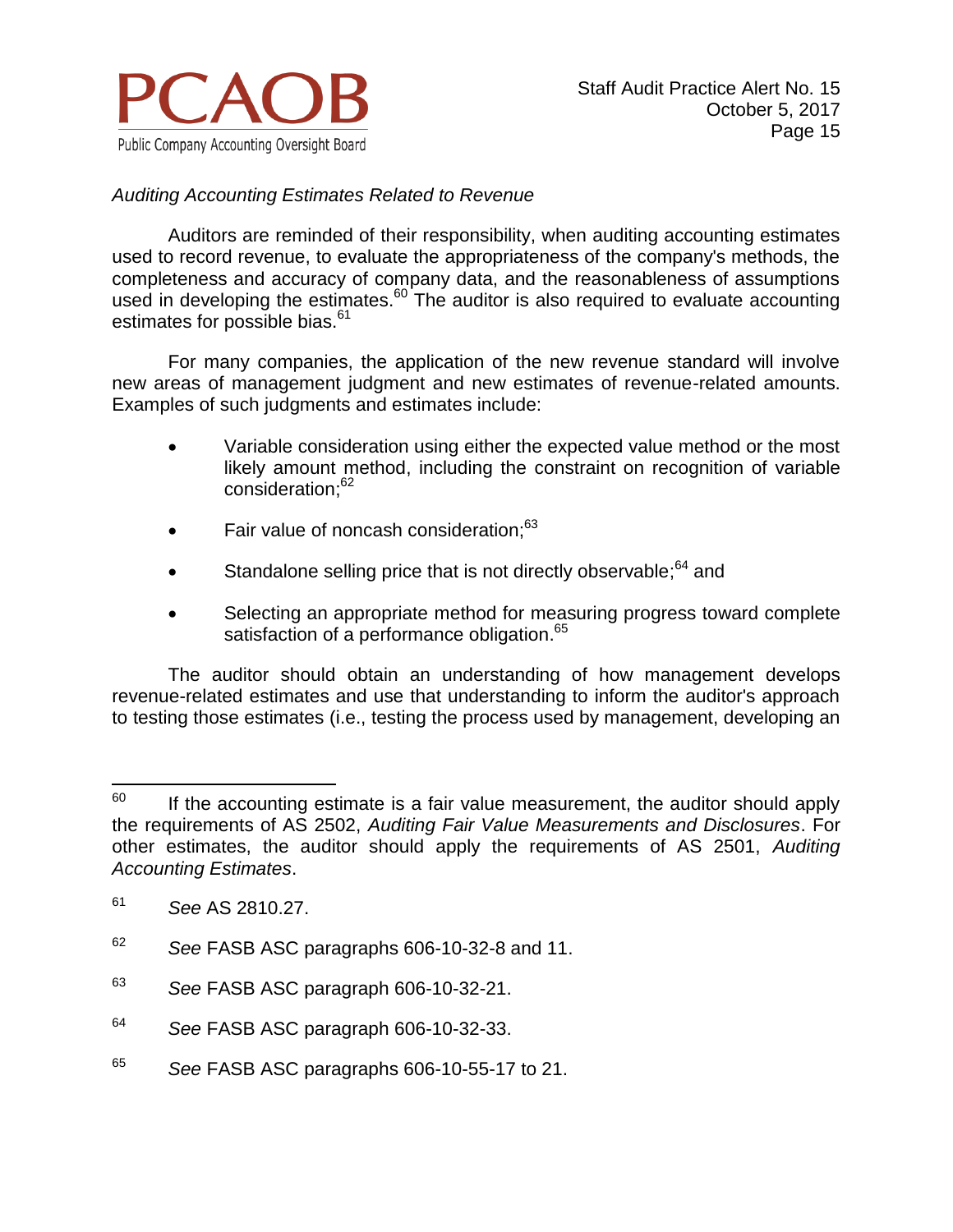

independent expectation of the estimate, or reviewing subsequent events or transactions occurring prior to the date of the auditor's report).<sup>66</sup>

#### *Performing Substantive Analytical Procedures to Test Revenue*

Analytical procedures involve comparisons of recorded amounts, or ratios developed from recorded amounts, to expectations developed by the auditor. Such expectations are developed by identifying and using plausible relationships that are reasonably expected to exist based on the auditor's understanding of the company and the industry in which it operates. $67$ 

The decision about whether to use substantive analytical procedures to test revenue is based on the expected effectiveness and efficiency of those procedures.<sup>68</sup> Changes in accounting brought about by implementation of the new revenue standard could affect the following matters, among others, that are relevant to the auditor's determination of the expected effectiveness and efficiency of analytical procedures:

- The plausibility and predictability of relationships;
- The availability and reliability of the data used to develop expectations; and
- $\bullet$  The precision of expectations.  $69$

Auditors are also reminded that for significant risks, including fraud risks, they are required to perform tests of details that are specifically responsive to the assessed risks.<sup>70</sup>

### **Evaluating Whether the Financial Statements Include the Required Disclosures Regarding Revenue**

PCAOB standards require auditors to identify and assess risks of material misstatement related to omitted, incomplete, or inaccurate disclosures. The auditor

- <sup>67</sup>*See* paragraph .05 of AS 2305, *Substantive Analytical Procedures*.
- <sup>68</sup> *See* AS 2305.09.
- <sup>69</sup> *See* AS 2305.11.
- <sup>70</sup> *See* AS 2301.11.

<sup>66</sup> <sup>66</sup> *See generally* AS 2501.10.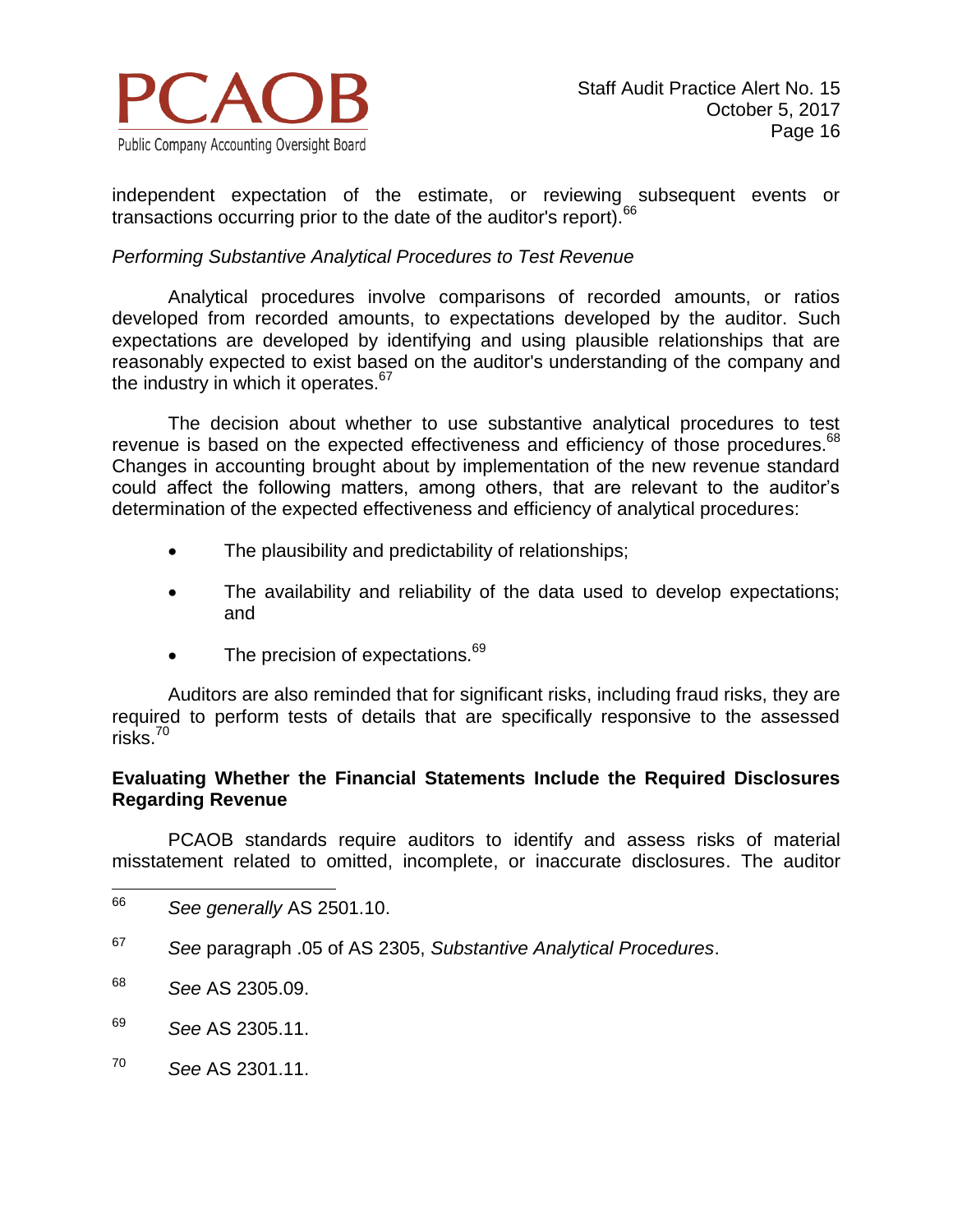

should develop expectations about the disclosures that are necessary for the company's financial statements to be presented fairly in conformity with the applicable financial reporting framework.<sup>71</sup> Auditors also are required to perform procedures to address the risks of material misstatement regarding significant financial statement disclosures.<sup>72</sup>

Practice Alert No. 12 described significant audit deficiencies involving the failure to evaluate sufficiently whether revenue was appropriately disclosed in the financial statements. Changes in disclosure requirements under the new revenue standard could introduce new risks for auditors.

Historically, other than in accounting policies disclosures and segment reporting, most companies have provided limited information about revenue contracts.<sup>73</sup> Under the new revenue standard, however, a company is required to provide information about, among other things:

- Revenue recognized from contracts with customers, including a disaggregation of revenue into appropriate categories;
- Contract balances, including the opening and closing balances of receivables, contract assets, and contract liabilities;
- Performance obligations, including when the company typically satisfies its performance obligations and the transaction price that is allocated to the remaining performance obligations in a contract;
- Significant judgments, and changes in judgments, made in applying the requirements to those contracts; and
- Quantitative and/or qualitative information about assets recognized from the costs to obtain or fulfill a contract with a customer.<sup>74</sup>

PCAOB standards require the auditor to obtain an understanding of the information system, including the period-end financial reporting process.<sup>75</sup> The new

 $^{74}$  *Id.* 

 $71$ <sup>71</sup> *See* AS 2110.12.

<sup>72</sup> *See, e.g.,* AS 2301.08-.09 and AS 2110.59.

<sup>73</sup> *See* FASB In Focus, Accounting Standards Update No. 2014-09, *Revenue from Contracts with Customers* (*Topic 606*) (May 28, 2014) (revised Jan. 2016).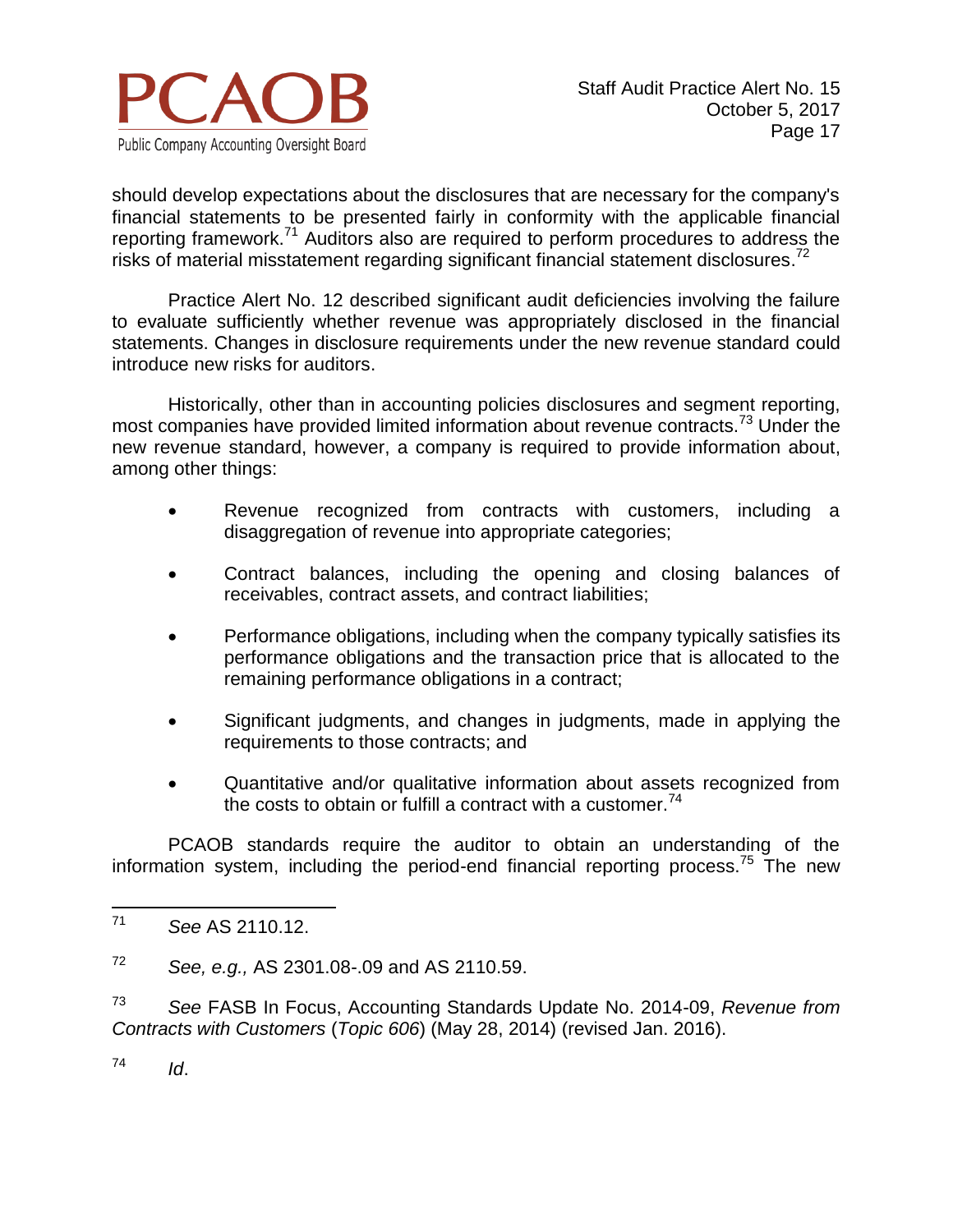

disclosure requirements may involve updates to data, systems, processes, and controls used to develop the disclosures, and coordination with company personnel outside of the accounting function. Thus, understanding these matters will be important to the auditor's risk assessment and design of audit procedures.

A review of interim financial information generally includes procedures that address significant disclosure matters relating to the interim financial information. These procedures form part of the basis for communicating whether the auditor is aware of any material modifications that should be made to the interim financial information to conform with generally accepted accounting principles.<sup>76</sup> In reviewing a company's disclosures about revenue in each quarterly report in the year of adoption of the new revenue standard, it is important for the auditor to consider whether the company complied with SEC requirements to provide both the annual and the interim period financial statement disclosures prescribed by a new accounting standard. $^{77}$ 

#### **Conclusion**

Because of the nature and importance of the matters covered in this practice alert, it is particularly important for the engagement partner and senior engagement team members to focus on these areas and for engagement quality reviewers to keep these matters in mind when conducting their engagement quality reviews. Auditing firms may find this practice alert helpful in determining whether additional training of their personnel, revisions to their methodologies or implementation thereof, or other steps are needed to assure that PCAOB standards are followed.

Auditors and auditing firms might also find certain matters discussed in this practice alert to be relevant to their preparations for auditing the application of new accounting standards on leases and credit losses.<sup>78</sup>

75 <sup>75</sup> *See* AS 2110.28. *See also* AS 2110.32, which states that a company's periodend financial reporting process includes the procedures for preparing annual financial statements and related disclosures (and quarterly financial statements, if applicable).

<sup>76</sup> *See* AS 4105.15.

<sup>77</sup> *See* Article 10 of Regulation S-X, which requires disclosures about material matters that were not disclosed in the most recent annual financial statement. *See also* SEC Division of Corporation Finance Financial Reporting Manual, Section 1500 ("Interim Period Reporting Considerations (All Filings)") for further guidance regarding this requirement.

<sup>78</sup> *See* FASB ASU 2016-02 and FASB ASU 2016-13*.*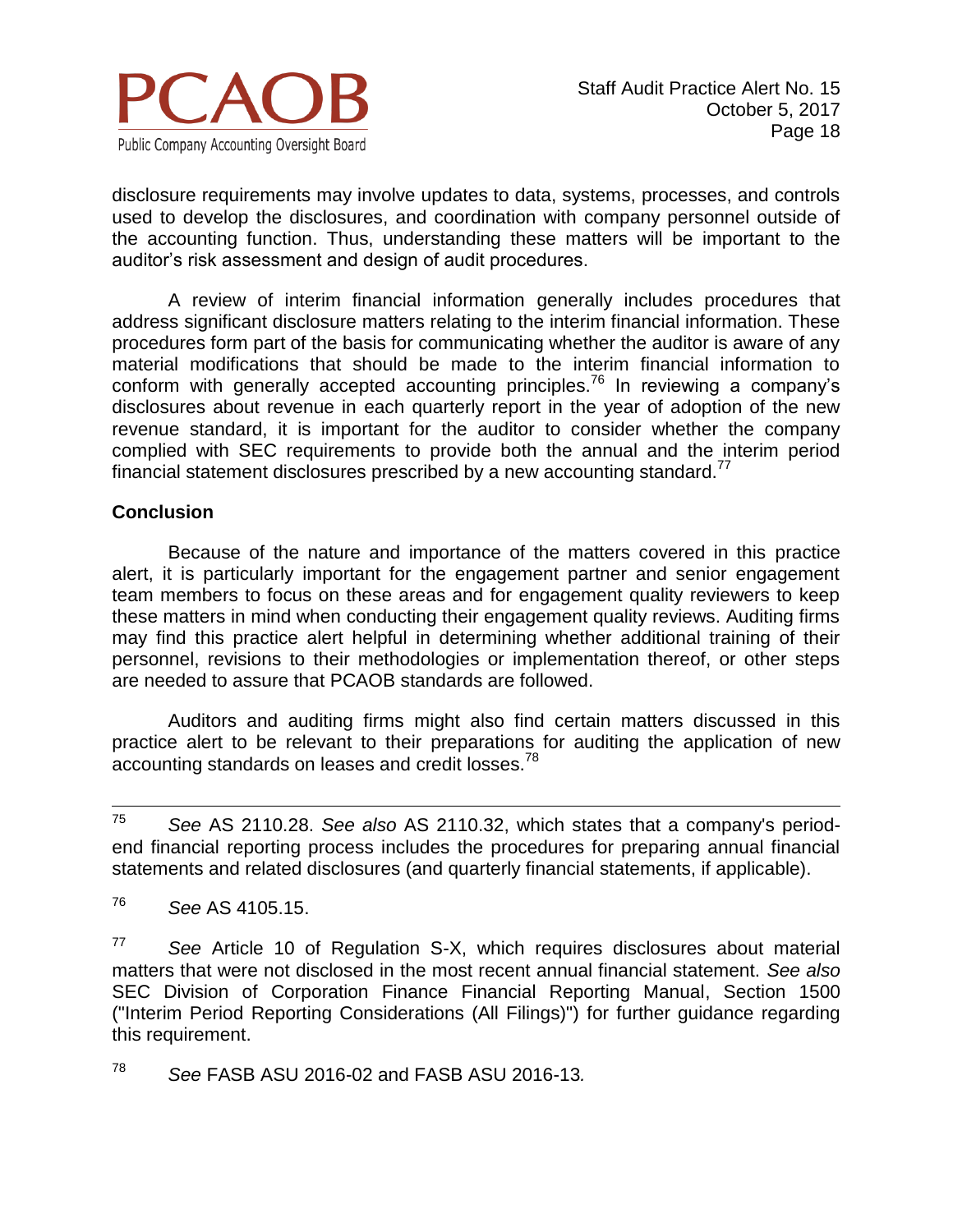

The PCAOB will continue to monitor auditing of revenue as part of its ongoing oversight activities.

\* \* \*

# **Contact Information**

Inquiries concerning this staff audit practice alert may be directed to:

| Martin F. Baumann, Chief Auditor and     | 202-207-9192,                         |
|------------------------------------------|---------------------------------------|
| Director of Professional Standards       | baumannm@pcaobus.org                  |
| Patrick McNamee, Deputy Chief Auditor    | 202-591-4165,<br>mcnameep@pcaobus.org |
| Brian F. Degano, Associate Chief Auditor | 202-207-9113,<br>deganob@pcaobus.org  |
| Dominika Taraszkiewicz, Assistant Chief  | 202-591-4143,                         |
| Auditor                                  | taraszkiewiczd@pcaobus.org            |